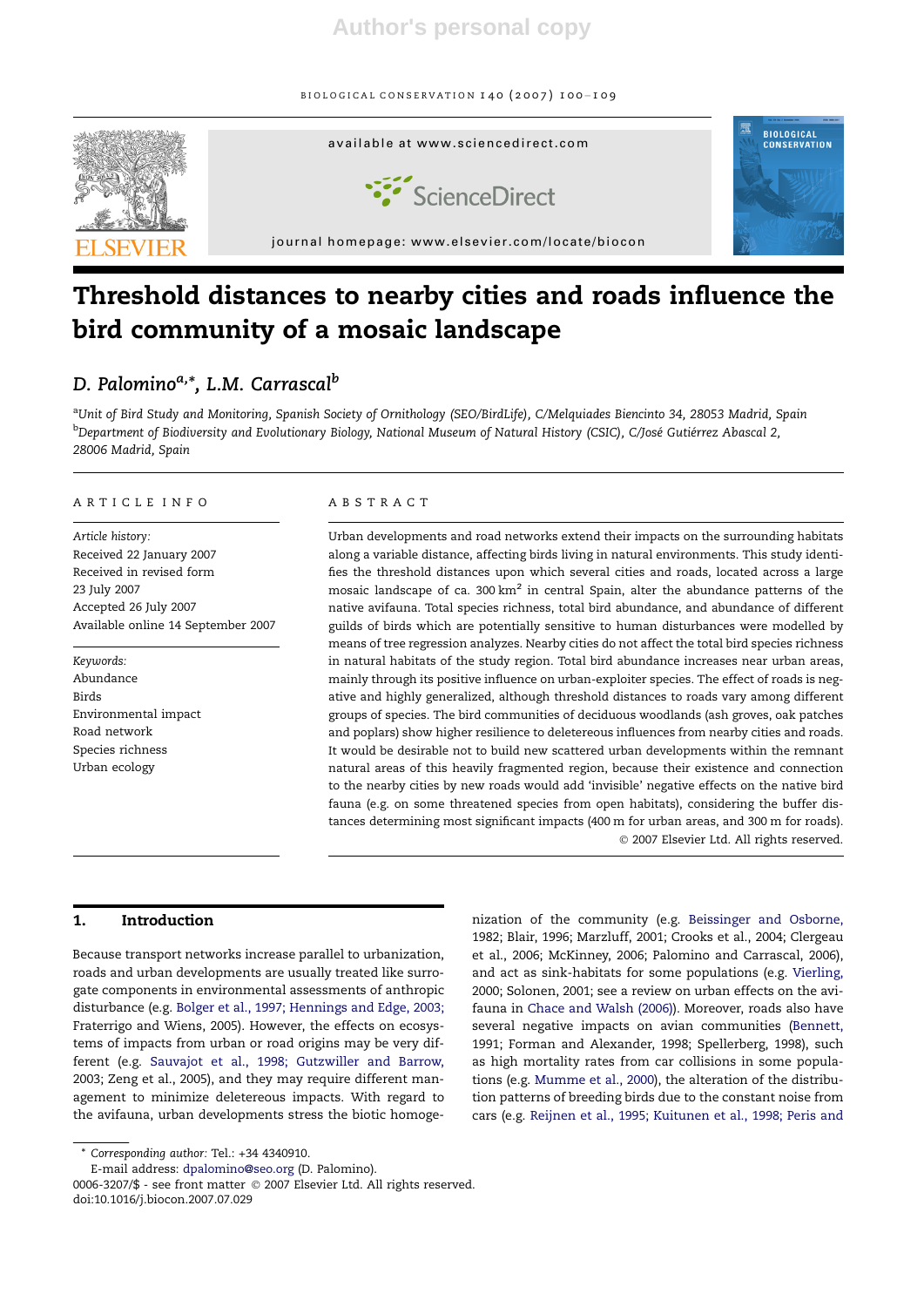Pescador, 2004), and the barrier-effects preventing the normal movements of birds (e.g. Bélisle and St.Clair, 2001).

The impact of each road/city may extend to surrounding habitats tens or thousands of meters, depending either on the type of disturbed habitat or the specific characteristics of the road/city (e.g. Forman et al., 2002; Reijnen et al., 1996). The effective buffer distance will also vary among organisms with different ecological characteristics and tolerance to disturbances (e.g. Findlay and Houlahan, 1997; Sauvajot et al., 1998). Therefore, a suitable management of city/road impacts requires study cases: (1) separating the distance effects from urban developments and roads; (2) covering a spatial extent large enough for allowing regional generalizations; and (3) considering a diverse array of organisms differing in their degree of sensitivity to anthropic impacts.

The northwestern part of Madrid province (central Spain) suffers from a intense urban pressure due to the housing demand of weekend residences, mostly by people living in the nearby large metropolitan area of Madrid city (approx. 3.5 million people, 40 km away). Urban sprawl and road development are currently primary features of the ecosystems of this region of ca. 300  $\text{km}^2$ . However, the precise effects of this process on the regional conservation concerns is poorly known, especially considering the ongoing project of a large natural reserve in this area, where a more stringent control of negative effects from nearby roads/cities must be addressed (Ramp et al., 2006). This study identifies the threshold distances upon which several cities and roads alter the abundance and species richness patterns of the native avifauna, comparing different groups of birds which are potentially sensitive to human disturbances.

#### 2. Materials and methods

#### 2.1. Study area and bird censuses

The study region is located in the southern slopes of the Guadarrama Range, of cold mediterranean–continental climate, with mean temperature and rainfalls during springtime of 14.5  $\degree$ C and 130 mm, respectively. This area is a mosaic landscape of interspersed patches of forest of various seral stages, diverse shrubland types, and pastures, among 12 cities (Guadarrama, Los Molinos, Cercedilla, Alpedrete, Collado Mediano, Navacerrada, Becerril, Mataelpino, El Boalo, Moralzarzal, Cerceda, and Manzanares) and several small developments, connected to each other by a dense road network (Fig. 1). These cities have a relatively homogeneous size (mostly 1–  $4 \text{ km}^2$  and 1,600-11,600 inhabitants in 2006), comprising several urban typologies such as densely built-up commercial cores, four- to seven-storey block buildings, small terracedhouses, and well-gardened detached houses (for more details see Palomino and Carrascal, 2006). The road network consists of narrow two-lane roads, 7–10 m wide, with a moderate traffic volume averaging 300 vehicles/h (obtained from direct field measurements during sampling days).

Bird censuses were assessed during May and early June (breeding season for all species) of four consecutive years



Fig. 1 – Study area, showing the urban developments (black patches, with the name of some cities), the road network (lines) and the 276 sampling plots performed (dots).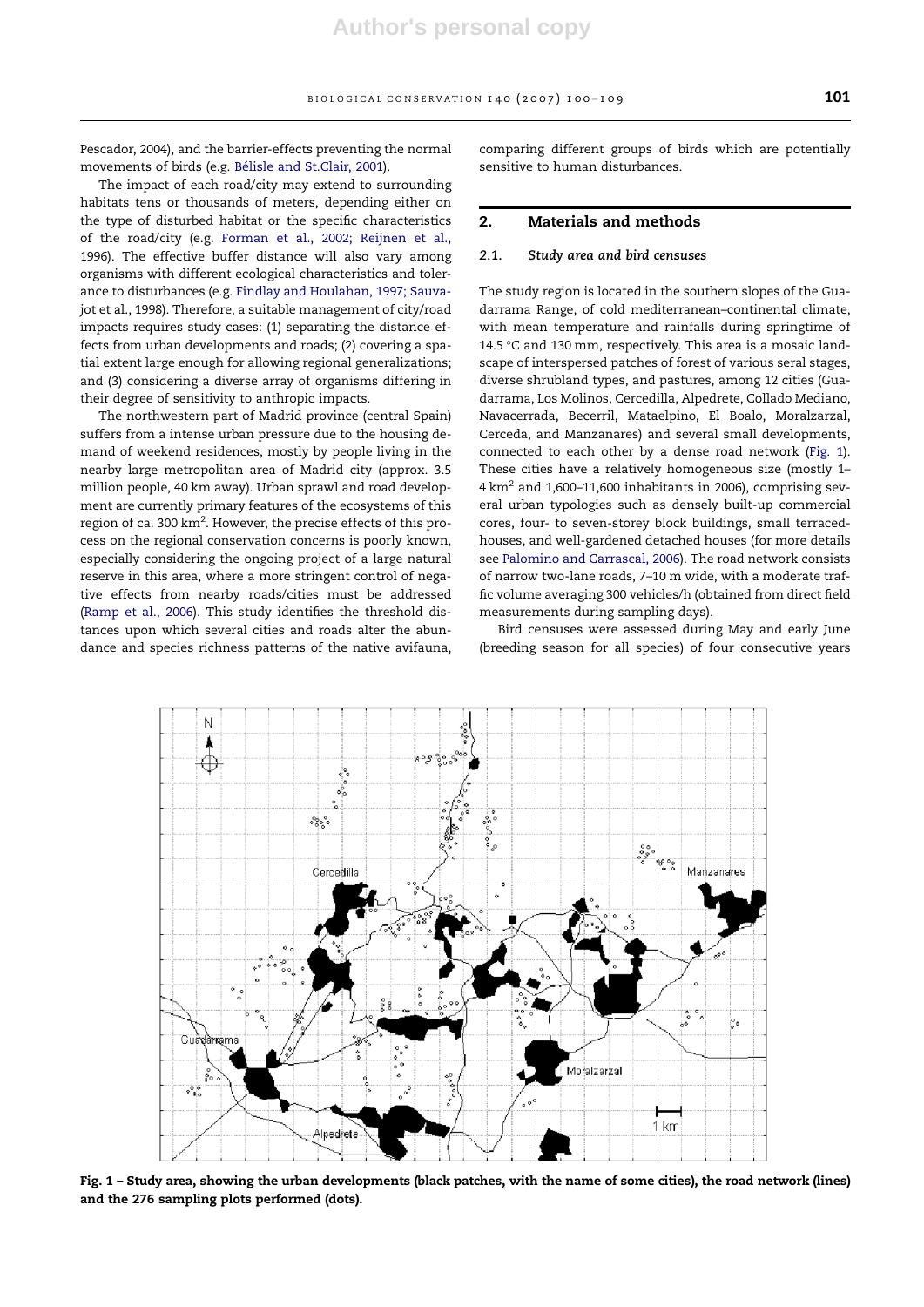(2001–2004), by means of single-visit point-counts, 20 min long each, recording all birds heard or seen within 50 m radius. Overflying birds were not considered. A total number of different 276 census plots were obtained in the four years (every plot was censused during only one year to maximize a wide regional coverage). The censuses were carried out by the same person (DP) on windless and rainless weekdays, between sunrise and 1100 h GMT in the morning, or between 1800 h GMT and sunset in the evening. Data of early morning and late afternoon censuses were pooled as there were no statistical differences between these two time periods in the response and predictor variables  $(p > 0.1)$ . The census plots were separated at least 200 m from each other, and located in order to include homogeneous habitat types of the study area. These main habitat types were scots/cluster pine forest (Pinus sylvestris/pinaster), Pyrenean oak forest (Quercus pyrenaica), Holm oak forest (Quercus rotundifolia), narrow-leaved ash grove (Fraxinus angustifolia), shrubland (mainly of genus Cistus and Genista), and pastureland. However, ecotonal habitats were also sampled to attain a better gradient of the environmental diversity of this highly fragmented region. Each sampling plot was georeferenced with a Garmin 12 GPS (precision of 1 m by means of the average location function). Censuses of the different natural environments considered were spanned throughout the study period, avoiding censusing certain habitats in only 1 year. We did not observe any clear interannual variation in bird abundance of the study species, so we pooled all the censuses obtained during all the years.

Habitat structure was sampled within a radius of 25 m centered in each census plot, immediately before the beginning of bird counts. The observer remained quietly in the center of the plot while conducting habitat structure measurements (approx. 2–4 min). The same protocol was used in the 276 plots censused. We estimated by eye, after training, the following features of the habitat: percentage cover of rocky outcrops, of herbaceous, shrub and tree canopy layers, average height of the shrub and tree canopy layers, and number of trees with trunks 5–10, 10–30 and >30 cm wide at breast height, used for calculating mean trunk-diameter of trees. The vegetation of deciduous trees and bushes was fully leafed-out when habitat sampling was carried out. Binomial variables were used to codify the absence (0) or the presence (1) of predominant tree cover (coniferous, sclerophyllous or deciduous), as well as the presence of water (pools or streams). The distances between each sampling plot and the border of the nearest city (established by the perimeter defined by houses) and road were measured on 1:25,000-scale maps. Table 1 shows the mean and range values of the variables across the 276 point-count censuses. These variables were used as predictors in the modelling of the species richness and the bird abundance per sampling plot.

Particular subsets of species were also analyzed separately, to test their tolerance to city/road disturbances. Because recovery actions should prioritize the preservation of taxa of conservation concern, the richness per sampling plot of species with problematic levels of European threat status was modelled (threatened species, hereafter, grouping the 22 species with SPEC index = 1, 2 or 3; BirdLife International, 2004). On the basis of the results from a previous study on birds within the urban environments of the study region, the total abun-

## Table 1 – Basic descriptive statistics of the variables measured per sampling plot (n = 276)

| $Mean \pm Std.Frr.$ | Min-Max        |
|---------------------|----------------|
|                     |                |
| 1245 (16)           | $(887 - 1883)$ |
| 0.42(0.03)          | $(0-1)$        |
| 0.16(0.02)          | $(0-1)$        |
| 0.46(0.03)          | $(0-1)$        |
| 0.16(0.02)          | $(0-1)$        |
| 1062 (71)           | $(20 - 5200)$  |
| 1285 (60)           | $(60 - 3900)$  |
| 4.2(0.5)            | $(0 - 65)$     |
| 54.5 (1.9)          | $(0 - 100)$    |
| 18.5(1.3)           | $(0 - 95)$     |
| 36.0(1.6)           | $(0 - 90)$     |
| 1.1(0.0)            | $(0-2.5)$      |
| 10.3(0.3)           | $(0 - 23)$     |
| 20.4(0.6)           | $(0 - 48)$     |
|                     |                |
| 9.1(0.2)            | $(1 - 21)$     |
| 11.6 (0.4)          | $(1 - 50)$     |
| 1.1(0.2)            | $(0 - 42)$     |
| 8.1(0.3)            | $(0 - 28)$     |
| 1.7(0.1)            | $(0-6)$        |
| 1.1(0.1)            | $(0 - 22)$     |
|                     |                |

ALT: altitude a.s.l. (m); ROADdist: distance to nearest road (m); URBdist: distance to nearest city (m); %ROC: amount of rock cover; %HER: amount of herbaceous cover; %SHR: amount of shrub cover; %TREE: amount of tree cover; hSHR: mean height of the shrub layer (m); hTREE: mean height of the tree layer (m); ØTREE: mean diameter at breast height of the tree trunks (cm). All the response variables are expressed in number of individuals, except 'species richness' and 'threatened birds' that are number of species.

dances per sampling plot of urban-exploiter and urban-avoider species were examined (6 and 36 species, respectively; urban-exploiter and urban-avoider species were defined by Palomino and Carrascal (2006) for the study area according to significant –  $p < 0.05$  – differences comparing pooled natural habitats versus urban environments). Finally, the total abundance per sampling plot of corvids was also studied (grouping six species: Corvus corax, Corvus corone, Corvus monedula, Cyanopica cooki, Garrulus glandarius and Pica pica). These species are opportunistic birds with an a priori large adaptability to human disturbances. The Appendix shows the list of all species censused and the subsets in which they were included.

#### 2.2. Statistical analyzes

Regression trees were used to analyze the influence of habitat features on bird parameters. This kind of analysis allows the interpretation of datasets where there are complex nonlinear relationships between response and predictor variables, and/ or high-order interactions among predictor variables (Venables and Ripley, 1994; De'ath and Fabricius, 2000). Instead of defining a unique linear pattern affecting the whole pool of samples, regression trees identify successive critical values of predictors splitting the response variable in a dichotomous hierarchical manner. This is particularly useful for the scope of this work, because regression trees can show the threshold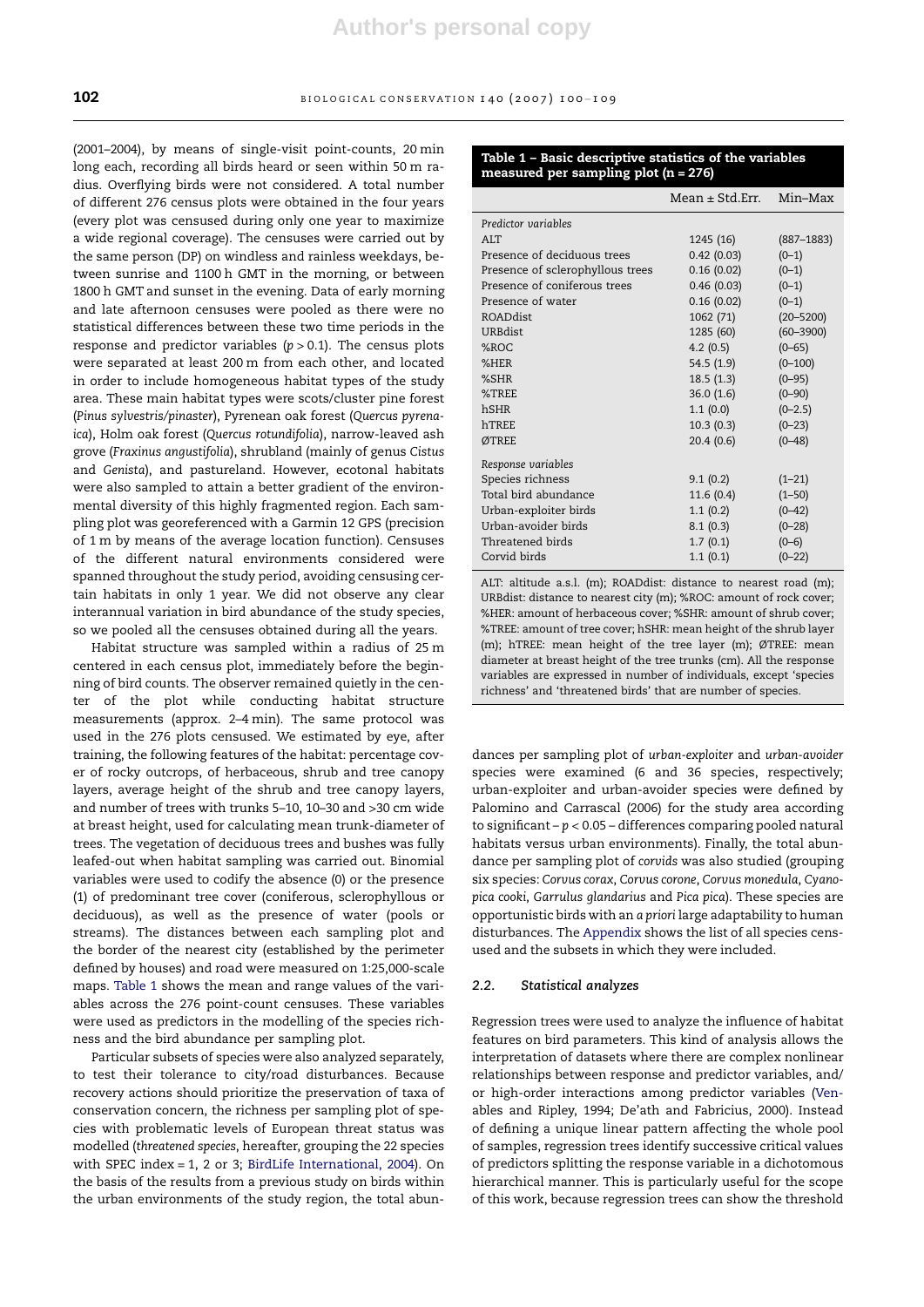distances to cities/roads to which birds are sensitive, as well as their relative importance compared to other environmental factors. In order to avoid excessively complex tree models, the following stopping rules were applied in tree growth: (1) models having only six terminal tips (i.e. five splitting criteria), (2) division subsets including 10 or more cases (i.e. sampling plots), and (3) statistically significant reductions in the group heterogeneity after each subdivision (testing residual deviance according to a  $\chi^2$ -test).

#### 3. Results

All of the regression trees obtained included the distances to nearest city and/or road as a significant criterion. Hereafter, we make brief descriptions of the patterns shown in Figs. 2–7 for each bird parameter, focusing on the particular influences of both disturbance variables.

The tree model on the total species richness per sampling plot accounted for 31.4% of original variability ( $\chi^2$  = 882;  $d.f. = 5; p < 0.001;$  Fig. 2). The total number of species was negatively influenced by the distance to the nearby roads: the plots with the lowest mean species richness (averaging 5.8 species/0.8 ha) were those lacking deciduous tree cover and located at less than 110 m from roadsides. On the contrary, the highest mean species richness (12.2 species/0.8 ha) was measured in deciduous woodlands located above 1030 m a.s.l., with a well developed shrub layer (shrub height > 1 m).

The tree model analyzing the number of species under European conservation concern accounted for 35.3% of original deviance ( $\chi^2$  = 195.7; d.f. = 5; p < 0.001; Fig. 3). The sampling plots with the largest number of these species (averaging 3.7 species/0.8 ha) were almost totally treeless (tree cover < 3%). Conversely, the lowest species richness of this group of birds was found in mature woodlands (tree cover > 20%, and aver-

age tree height > 13 m). Distance to the nearest road had a negative influence in open woodland areas (tree cover: 3– 20%), as the number of threatened species considerably decreased from 2.2 to 1.2 species/0.8 ha if roads were located at less than 400 m.

The tree model on total bird abundance accounted for 32.2% of original variability ( $\chi^2$  = 3316; d.f. = 5; p < 0.001; Fig. 4). The highest bird abundance (averaging 24.5 birds/ 0.8 ha) was recorded in areas with deciduous trees, at intermediate distances from the nearest road (290–540 m), and with shrubs taller than 1.4 m. The negative influence of roads nearer than 290 m on bird abundance was mitigated if distance to urban developments was lower than 350 m. The minimum abundances of the study region were reached closer to roads, but farther from cities (8.9 birds/0.8 ha).

The regression tree describing the variability in abundance of urban-exploiters accounted for 34.4% of original deviance  $(\chi^2 = 1034; d.f. = 5; p < 0.001; Fig. 5)$ . The most influential predictor was urban distance: the maximum abundance of these birds (averaging 10.0 birds/0.8 ha) was found in plots located at less than 190 m from a city, with tree cover lower than 17%. Farther than 190 m from cities, these species were almost absent, especially above 1070 m a.s.l. (averaging 0.3 birds/0.8 ha). When distance to the nearest urban development was farther than 390 m, the abundance of urbanexploiters increased if there were roads at less than 510 m.

With regard to the urban-avoider species, the tree regression model accounted for 32.8% of the original variability in their abundance ( $\chi^2$  = 1749; d.f. = 5; p < 0.001; Fig. 6). The lowest abundances (4.1 birds/0.8 ha) were measured at sites with tree height lower than 5.4 m. Other variables positively affecting the abundance of urban-avoider species were altitude and the cover of the shrub and herbaceous layers. The roads located at less than 60 m had a negative impact on the



Fig. 2 – Regression tree model analyzing total species richness per census plot (0.8 ha). Splitting criteria indicate the conditions met for the left branches (the opposite applies for the right branches). At the top of the tree is showed the mean richness or abundance of all sites combined. The rest of the numbers are mean richness figures under previous condition. Length of the branches are proportional to deviance explained by each split (minimum of 10 sampling plots at each resulting subdivision). All of the dichotomies are statistically significant  $(p < 0.01)$ . When present, effects of city/road distances are emphasized in bold. See Table 1 for variable names.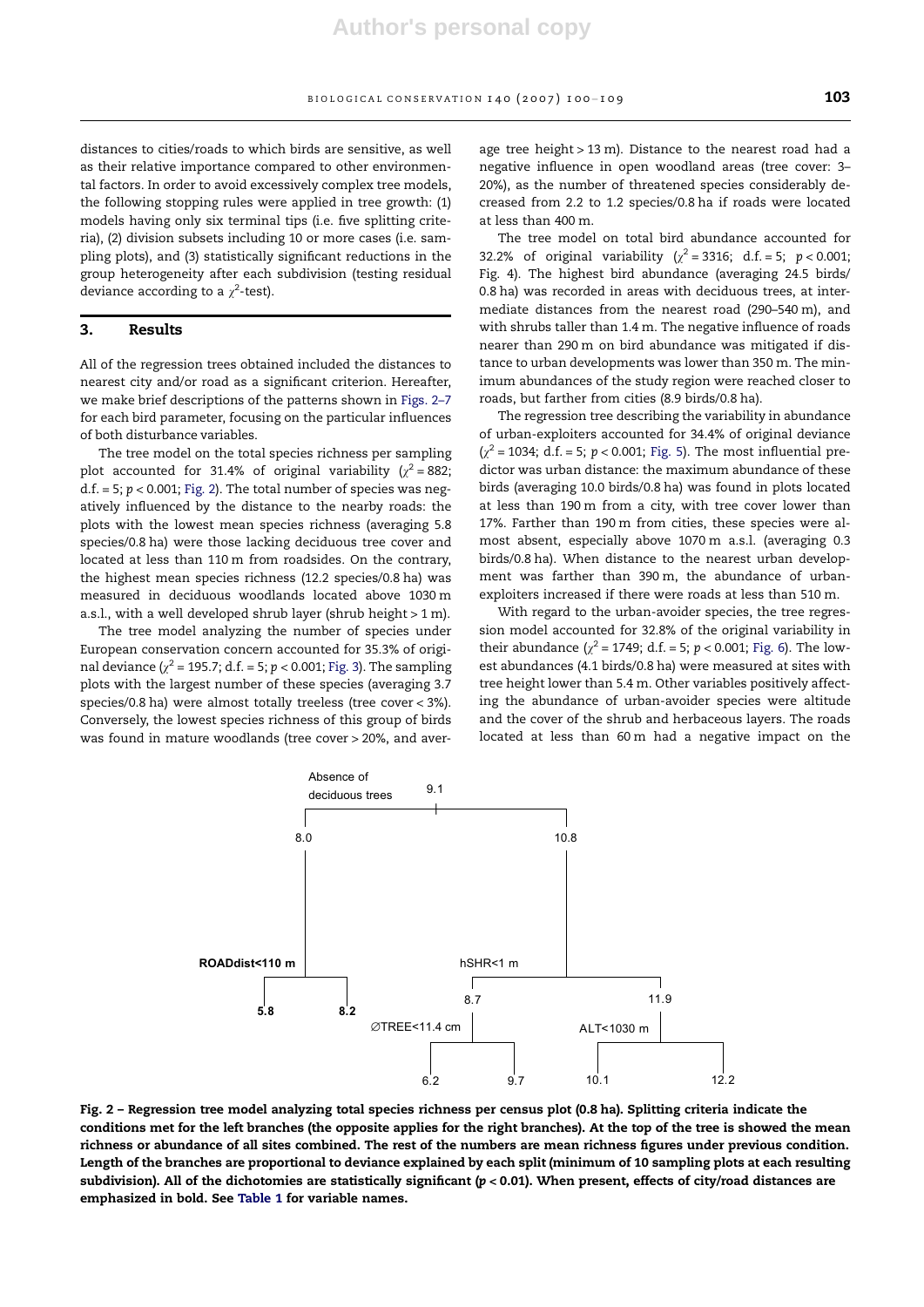

Fig. 3 – Regression tree model analyzing number of threatened species at an European level per census plot (0.8 ha). See Fig. 2 for details.

abundance of urban-avoider species. No threshold distances to cities entered the tree model.

Finally, the regression tree obtained for the abundance of corvids explained 26.1% of the original variability among plots  $(x^2 = 274; d.f. = 5; p < 0.001; Fig. 7)$ , and showed that these birds were more abundant at shorter distances from cities (<630 m). On the contrary, either in favourable or less optimal conditions for these species (mainly depending on altitude), total corvid abundance was negatively influenced by distance to roads, with threshold distances ranging from 190 to 490 m.

# 4. Discussion and conclusions

The proximity to cities and roads are important determinants of the native bird diversity in the study area, even though these two simple measures of potential disturbance constitute a minor number of variables with respect to other habitat descriptors of the natural environment. As a general rule, the significant threshold distances in the models averaged 400 m for cities, and 300 m for the roads, although these figures varied among different bird parameters. This paper shows some



Fig. 4 – Regression tree model analyzing total bird abundance per census plot (0.8 ha). See Fig. 2 for details.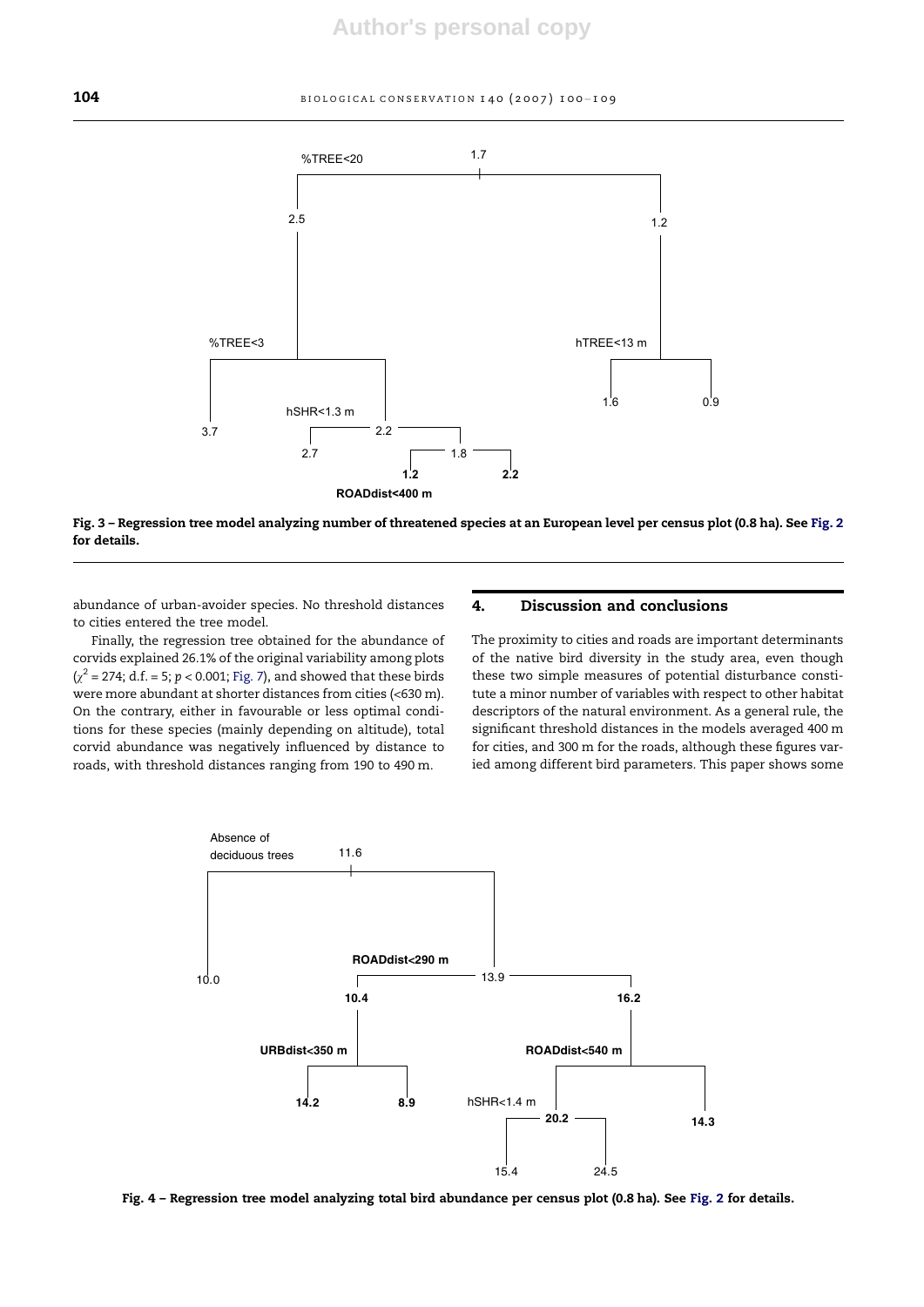

Fig. 5 – Regression tree model analyzing abundance of urban-exploiter birds per census plot (0.8 ha). See Fig. 2 for details.



Fig. 6 – Regression tree model analyzing abundance of urban-avoider birds per census plot (0.8 ha). See Fig. 2 for details.

interesting distinctions between the influence of roads and cities on bird diversity and that these effects varied according the groups of birds considered.

The relatively short threshold distances found in this paper could suggest that impacts are not too severe, since avian disturbances extending outward thousands of meters have been already reported (Reijnen et al., 1996). However, it must be noted that all negative effects detected are highly significant, even though the studied cities are still not too large nor the roads too busy (when compared with nearby regions in the province of Madrid). On the other hand, these buffer distances, in such a densely developed landscape matrix, entail a severe fragmentation of the suitable habitat for the native avifauna.

Nearby cities do not affect the total bird species richness in natural habitats of the study region, but total bird abundance increases with the reduction of the distance to the nearest urban development. Notably, urban surroundings support elevated abundances of urban-exploiters and corvids. The mere presence of a city nearer than 190 m entails a 10-fold increase in bird abundance of the species which are highly adapted to the urban environment, irrespective of habitat type. Although the number of species included in these two groups of species is relatively low (only 12 species out of 70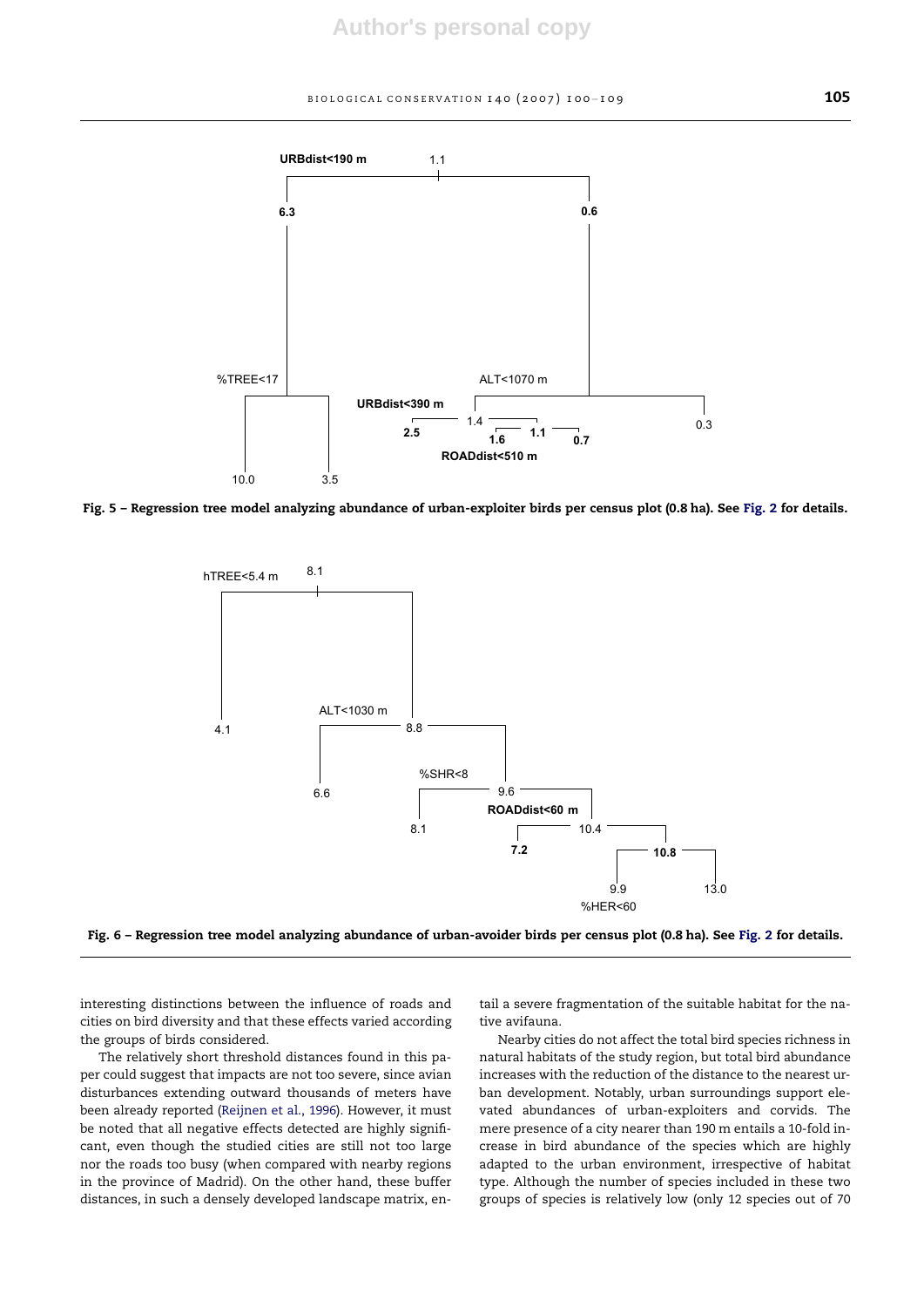

Fig. 7 – Regression tree model analyzing abundance of corvid birds per census plot (0.8 ha). See Fig. 2 for details.

detected in censuses), they constitute an important amount of all individual birds recorded (27%). This peri-urban pattern of increased bird abundance due to the overabundance of just a few species mirrors the effect usually found inside the urban habitats (Beissinger and Osborne, 1982; Blair, 1996; Clergeau et al., 1998; Melles et al., 2003; Crooks et al., 2004; Sandström et al., 2006). Therefore, this study points out that the biotic homogenization, which is a typical threat from the urban developments (McKinney, 2006), spreads over the habitats surrounding the cities hundreds of meters away (see also Odell and Knight, 2001).

With regard to enhanced corvid numbers near the cities, several previous works show similar effects related to other human disturbances (e.g. Gutzwiller et al., 2002; Storch and Leidenberger, 2003; Neatherlin and Marzluff, 2004), and more specifically with urbanization (e.g. Konstantinov et al., 1996; Russo and Young, 1997; Marzluff et al., 2001). Therefore, the higher abundance of corvids in the vicinity of urban developments in the study area, is not surprising. Nonetheless, a previous study in this region (Palomino and Carrascal, 2006) showed that no corvid species was denser inside urban than in natural habitats. Hence, a particular finding from this study is that these birds benefit from the ecotonal conditions surrounding the cities, although apparently they occupy the urban environment itself with a lower intensity. This pattern could entail conservation concerns, as several works have identified that corvids act like opportunistic avian nest predators (e.g. Andrén, 1992; Groom, 1993; Engels and Sexton, 1994; Gutzwiller et al., 2002), and their overabundance around the cities could be another deletereous factor affecting other bird species.

The studies dealing with the effects of roads on bird diversity report either diminished (e.g. Reijnen et al., 1995; Kuitunen et al., 1998; Forman et al., 2002) or enhanced bird values, the latter mostly taking place when road verges support a well-developed vegetation layer increasing local habitat heterogeneity (Arnold and Weeldenburg, 1990; Camp and Best, 1993; Leach and Recher, 1993; Meunier et al., 1999). This study shows that the species impoverishment caused by nearby roads is not generalizable to different habitats. Pinewoods, shrublands and pastures support a lower species richness when a road is less than 110 m away. Nevertheless, the areas having deciduous tree cover (oakwoods and ash parklands) are not negatively affected by nearby roadsides. From a perspective of landscape restoration, the observed resilience of bird species in deciduous habitats to impacts from existing roads supports afforestations with oaks and ashes, rather than the currently prevailing pine plantations.

Nevertheless, total bird abundance in deciduous woodlands peaks at intermediate distances from roads (290– 540 m; Fig. 3). Many birds may become attracted to roadsides due to edge effects, if the availability of any relevant resource is remarkably higher in the road margins than in sites away from these habitat borders (e.g. Laursen, 1981; Warner, 1992; Meunier et al., 1999). We found there is a higher availability of deciduous tree cover near the roads (Fig. 8), which is the feature with most positive influence on the bird community of the study region. The reason behind this is probably the fact that poplars and ashes are used like natural barriers separating private lots from roads, and/or that environmental conditions next to roadsides are more favourable for the development of woody species (higher soil moisture from drainage ditches, lower slope of the terrain, less livestock). However, because at too short distances from roads the advantages of high tree cover could be counteracted by noise disturbance and/or collision risk during regular movements, total bird abundance raises with the distance to the road (Fig. 8).

Threshold distances to roads vary among different groups of species. The negative effects from road presence vanish at low distances in the urban-avoider species (60 m). Consequently, the road network should not constitute a severe disturbance, particularly for those common urban-avoider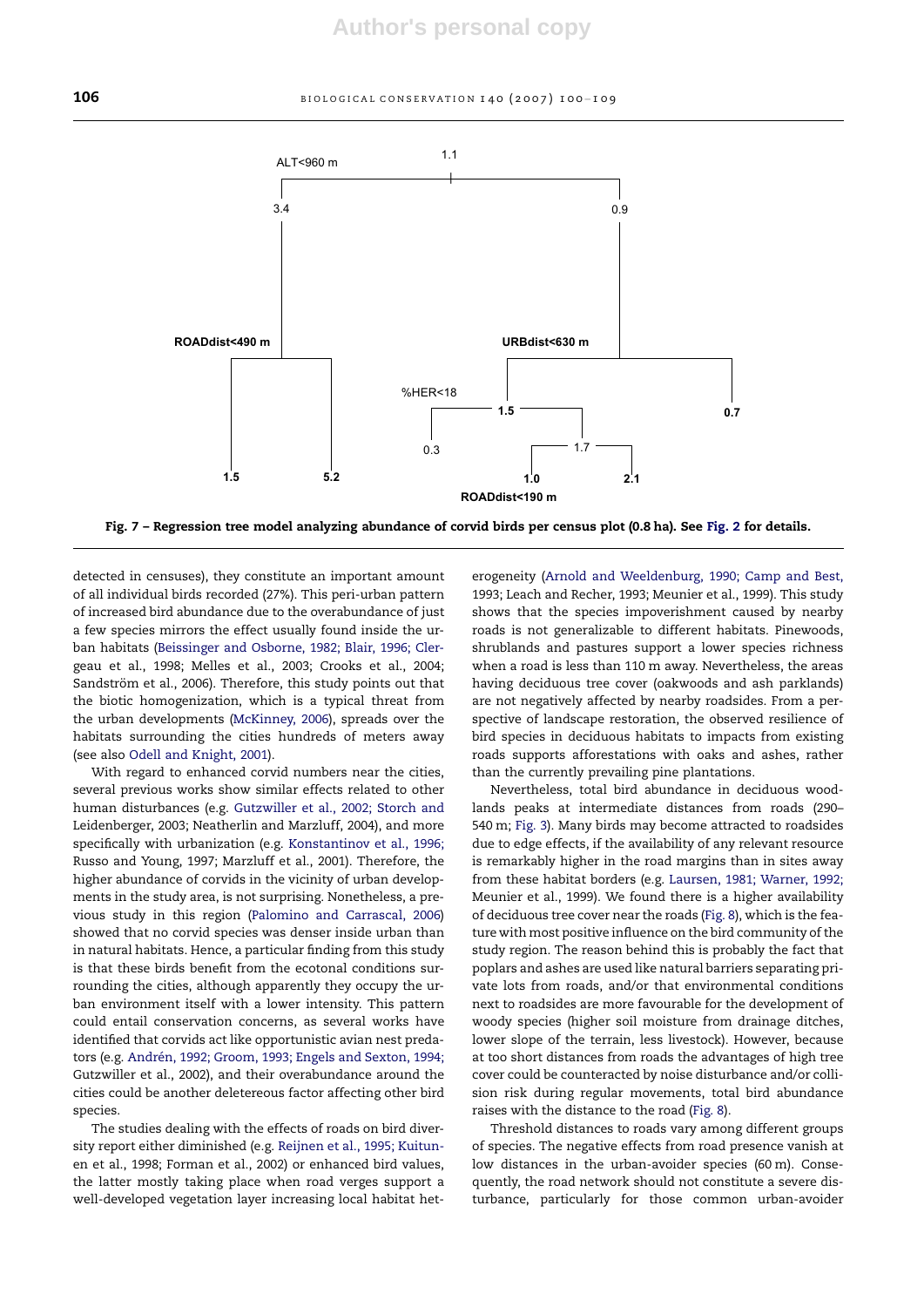

Fig. 8 – Relationship between amount of deciduous tree cover, road distance, and bird abundance at each sampling plot (the higher the abundance of birds per 0.8 ha, the darker the grey colour).

species such as Certhia brachydactyla, Erithacus rubecula, Fringilla coelebs, Parus ater, Parus major and Sylvia atricapilla. On the contrary, the group of species with endangered levels of European conservation status suffers from road presence as far as 400 m. Predominant among these threatened species are those preferring open rather than wooded habitats (e.g. Carduelis cannabina, Coturnix coturnix, Emberiza cia, Galerida cristata, Miliaria calandra, Saxicola torquata or Sylvia undata). Reijnen et al. (1996) and Forman et al. (2002) have found that roads have an important impact on determining bird values hundreds of meters away in grasslands and shrublands, probably because of the easier noise propagation in treeless habitats. Hence, our results show that species with higher conservation concern deserve special attention with regard to the potential habitat degradation from excessive road density in open country.

Although some works have shown that corvids are particularly prone to visit road verges, mostly searching for carcasses from collisions with vehicles (e.g. Dean and Milton, 2003; Kristan et al., 2004), this study points out that corvids are more abundant far from roads. Breeding individuals in the study region probably prioritize nesting requirements for choosing their territories, avoiding during this period the threats and disturbances linked to roads, including the presence of opportunistic raptors and carnivores prowling around ditches (Meunier et al., 2000). Moreover, most corvids found dead in roads usually are immature and inexperienced individuals searching for predictable food, but whose risky foraging largely predispose themselves to car collisions (Burger and Gochfield, 1992; Mumme et al., 2000).

The group of urban-exploiter birds is the only one showing a positive relationship with roads, probably because most of

the disturbances linked to roads do not differ from those they regularly bear in cities. Many isolated infrastructures, where these species appear, require road accesses which could cause the subtle relationship observed. Furthermore, some urban species could become attracted to roads because they can be used as dispersal corridors between nearby cities (e.g. Lipp et al., 2004; Peris and Pescador, 2004), a common phenomena in other taxa with invasive characteristics (e.g. Brown et al., 2006).

In summary, the preservation of areas free from deletereous influences of cities/roads is needed to maintain a more diverse assemblage of native species. This is particularly important with regard to deciduous patches of the study area, because they favour the overall avifauna in the region, but also with regard to grasslands and shrublands, which favour the most threatened species. Considering the dense network of roads and the high interspersion of urban areas in this region, it would be desirable not to build new scattered urban developments within the remnant natural areas. The presence in the environment and their connection to the nearby cities by new roads would add 'invisible' negative effects on the native bird fauna living in the heavily fragmented landscape of this region, considering the buffer distances determining most significant impacts (300–400 m).

#### Acknowledgements

Ana Aranda and Claire Jasinski kindly improved the English of the manuscript with their comments.This paper is a contribution to the project 07M/0080/2002 funded by the Consejería de Educación de la Comunidad de Madrid. David Palomino was supported by an "El Ventorrillo" Field Station-CSIC grant.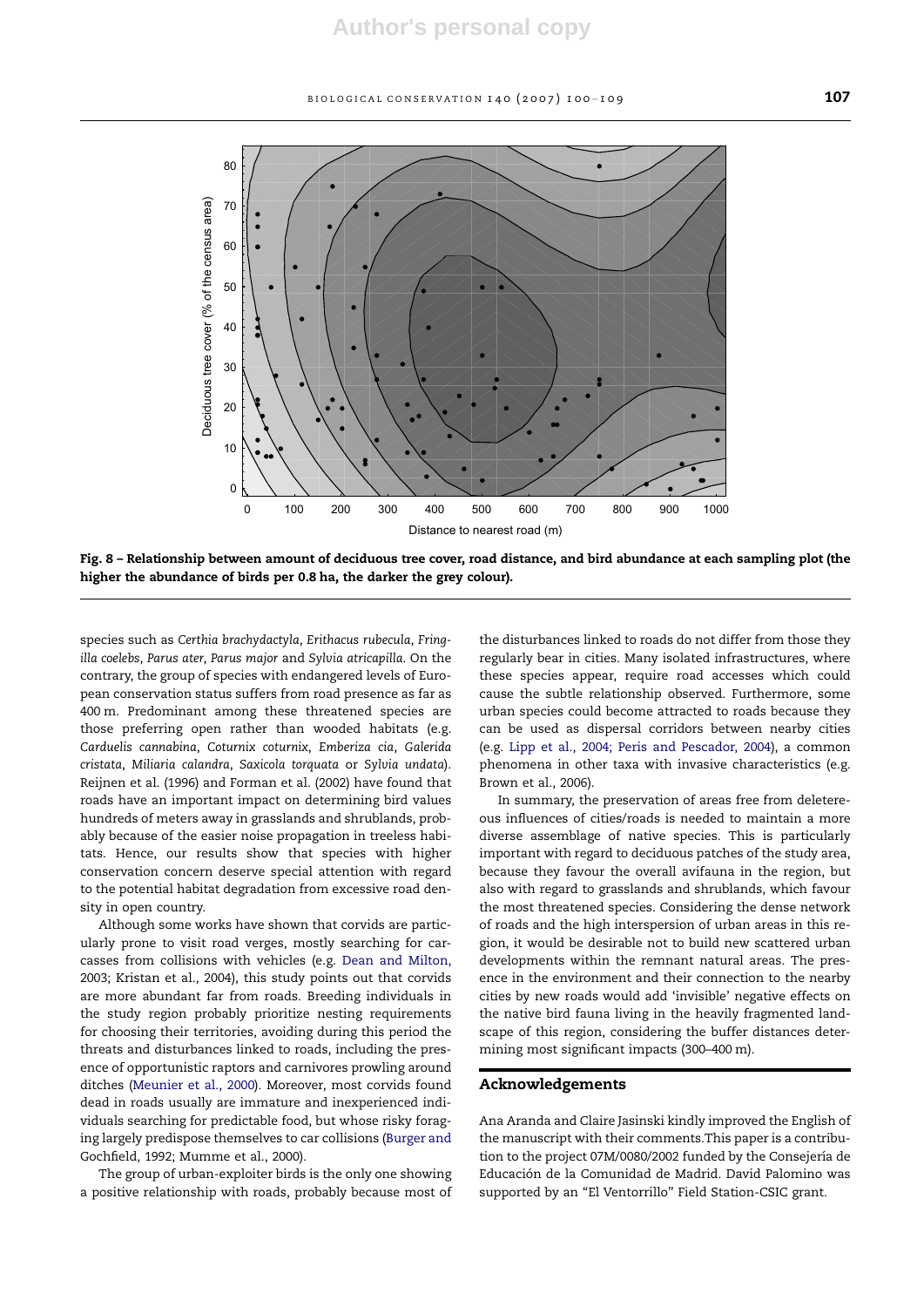# Appendix

List of all species censused (in brackets, the number of sampling plots where they were present and the mean density on them – birds/0.8 ha – , respectively) and the subsets in which they were included. uex: urban-exploiter; uav: urban-avoider; thr: threatened species at an European level; cor: corvids.

Aegithalos caudatusuav (16; 2.6) Alectoris rufathr (4; 1.3) Anthus trivialis $_{\text{uav}}$  (3; 1.3) Carduelis cannabinathr (5; 3.4) Carduelis carduelis (9; 1.7) Carduelis chloris $_{\text{uex}}$  (16; 1.4) Certhia brachydactyla $_{\text{uav}}$  (104; 1.3) Cettia cetti<sub>uav</sub> (11; 1.1) Columba livia<sub>uex</sub> (4; 2.5) Columba oenas (2; 2.0) Columba palumbus $_{\text{uav}}$  (33; 1.4) Corvus cora $x_{cor}$  (4; 4.0) Corvus corone<sub>uav cor</sub> (14; 1.4) Corvus monedula<sub>uav cor</sub> (4; 7.5) Coturnix coturnix $_{\rm thr}$  (3; 1.0) Cuculus canorus<sub>uav</sub> (15; 1.1) Cyanopica cooki<sub>uav cor</sub> (25; 2.2) Dendrocopos majo $r_{\text{uav}}$  (19; 1,1) Emberiza cia $_{\text{thr}}$  (7; 1.4) Emberiza cirlus $_{\text{uav}}$  (10; 1.6) Erithacus rubecula $_{\text{uav}}$  (129; 1.4) Ficedula hypoleuca<sub>uav</sub> (11; 1.1) Fringilla coelebs<sub>uav</sub> (191; 2.0) Galerida cristata $_{\text{thr}}$  (1; 1.0) Garrulus glandarius $_{\text{uav cor}}$  (31; 1.3) Hippolais polyglota<sub>uav</sub> (23; 1.1) Hirundo rustica<sub>uex thr</sub> (5; 1.6) Lanius excubitor $_{\text{thr}}$  (7; 1.3) Lanius senator $_{\text{thr}}$  (4; 1.0) Loxia curvirostra (7; 1.4) Lullula arbore $a_{\text{uav thr}}$  (23; 1.3) Luscinia megarhynchos $_{\text{uav}}$  (62; 1.3) Merops apiaster $_{\text{thr}}$  (4; 6.3) Miliaria calandra<sub>uav thr</sub> (28; 1.5) Motacilla alba (2; 1.5) Motacilla cinerea (2; 1.0) Muscicapa striata $_{\text{thr}}$  (1; 1.0) Oriolus oriolusuav (26; 1.2) Parus ater $_{\text{uav}}$  (94; 2.2) Parus caeruleus<sub>uav</sub> (54; 1.4) Parus cristatus $_{\text{uav thr}}$  (67; 1.3) Parus major $_{\text{uav}}$  (85; 1.4) Passer domesticus<sub>uex thr</sub> (26; 5.3) Passer montanus $_{\text{uav thr}}$  (11; 2.2) Petronia petronia (5; 1.8) Phoenicurus ochruros<sub>uex</sub> (1; 1.0) Phylloscopus bonelli<sub>uav thr</sub> (54; 1.7) Phylloscopus collybita (4; 1.0) Pica pica<sub>cor</sub> (69; 2.0) Picus viridis<sub>uav thr</sub> (32; 1.1) Regulus ignicapillus $_{\text{uav}}$  (48; 1.3)

Regulus regulus (27; 1.3) Saxicola torquata<sub>uav thr</sub> (7; 1.5) Serinus citrinella (10; 1.3) Serinus serinus<sub>uex</sub> (92; 1.5) Sitta europaea<sub>uav</sub> (17; 1.2) Streptopelia decaocto (1; 1.0) Streptopelia turtur<sub>uav thr</sub> (17; 1.3) Sturnus unicolor (39; 3.5) Sylvia atricapilla $_{\text{uav}}$  (72; 1.3) Sylvia borin (8; 1.1) Sylvia cantillansuav (28; 1.3) Sylvia communis (7; 1.3) Sylvia hortensis $_{\text{thr}}$  (1; 1.0) Sylvia melanocephala (5; 1.0) Sylvia undata $_{\text{thr}}$  (5; 1.6) Troglodytes troglodytes<sub>uav</sub> (53; 1.1) Turdus merula (129; 1.4) Turdus viscivorus<sub>uav</sub> (16; 1.3) Upupa epops $_{\text{uav thr}}$  (14; 1.2)

#### REFERENCES

- Andrén, H., 1992. Corvid density and nest predation in relation to forest fragmentation: a landscape perspective. Ecology 73, 794–804.
- Arnold, G.W., Weeldenburg, J.R., 1990. Factors determining the number and species of birds in road verges in the Wheatbelt of Western Australia. Biological Conservation 53, 295–315.
- Beissinger, S.R., Osborne, D.R., 1982. Effects of urbanization on avian community organization. Condor 84, 75–83.
- Bélisle, M., St.Clair, C.C., 2001. Cumulative effects of barriers on the movements of forest birds. Conservation Ecology 5, 9 http://www.consecol.org/vol5/iss2/art9/ (online, last access: January 2007).
- Bennett, A.F., 1991. Roads, roadsides and wildlife conservation: a review. In: Saunders, D.A., Hobbs, R.J. (Eds.), Nature Conservation 2: The Role of Corridors. Surrey Beatty and Sons, Chipping Norton, pp. 99–117.
- BirdLife International, 2004. Birds in the European Union: A Status Assessment. BirdLife, Wageningen.
- Blair, R.B., 1996. Land use and avian species diversity along an urban gradient. Ecological Applications 6, 506–519.
- Bolger, D.T., Scott, T.A., Rotenberry, J.T., 1997. Breeding bird abundance in an urbanizing landscape in coastal southern California. Conservation Biology 11, 406–421.
- Brown, G.P., Phillips, B.L., Webb, J.K., Shine, R., 2006. Toad on the road: use of roads as dispersal corridors by cane toads (Bufo marinus) at an invasion front in tropical Australia. Biological Conservation 133, 88–94.
- Burger, J., Gochfield, M., 1992. Vulnerability and mortality of young Australian Magpies on roads. Wilson Bulletin 104, 365–367.
- Camp, M., Best, L.B., 1993. Bird abundance and species richness in roadsides adjacent to Iowa rowcrop fields. Wildlife Society Bulletin 21, 315–325.
- Chace, J.F., Walsh, J.J., 2006. Urban effects on native avifauna: a review. Landscape and Urban Planning 74, 46–69.
- Clergeau, P., Croci, S., Jokimäki, J., Kaisanlahti-Jokimäki, M-L., Dinetti, M., 2006. Avifauna homogenisation by urbanisation: analysis at different European latitudes. Biological Conservation 127, 336–344.